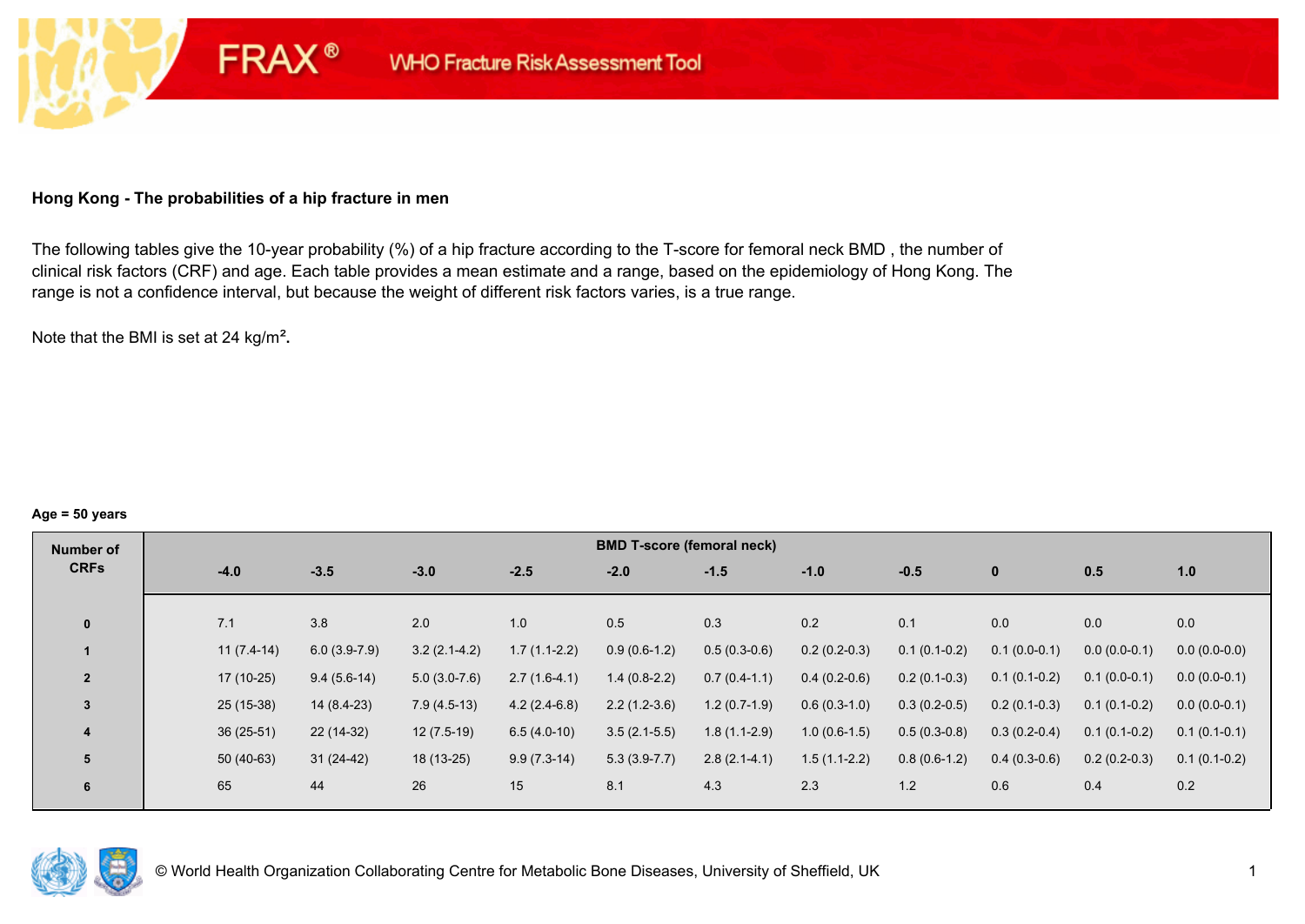**FRAX®** 

# **Age = 55 years**

| Number of      |             |               |                |                |                | <b>BMD T-score (femoral neck)</b> |                |                |                |                |                |
|----------------|-------------|---------------|----------------|----------------|----------------|-----------------------------------|----------------|----------------|----------------|----------------|----------------|
| <b>CRFs</b>    | $-4.0$      | $-3.5$        | $-3.0$         | $-2.5$         | $-2.0$         | $-1.5$                            | $-1.0$         | $-0.5$         | $\mathbf 0$    | 0.5            | 1.0            |
| $\mathbf 0$    | 10          | 5.7           | 3.1            | 1.7            | 0.9            | 0.5                               | 0.3            | 0.2            | 0.1            | 0.1            | 0.0            |
|                | $16(11-19)$ | $8.8(6.0-11)$ | $4.9(3.3-6.1)$ | $2.7(1.8-3.4)$ | $1.5(1.0-1.8)$ | $0.8(0.5-1.0)$                    | $0.4(0.3-0.6)$ | $0.2(0.2-0.3)$ | $0.1(0.1-0.2)$ | $0.1(0.1-0.1)$ | $0.0(0.0-0.1)$ |
| $\overline{2}$ | $23(15-32)$ | $13(8.4-19)$  | $7.6(4.7-11)$  | $4.2(2.6-6.1)$ | $2.3(1.4-3.4)$ | $1.3(0.8-1.8)$                    | $0.7(0.4-1.0)$ | $0.4(0.2-0.6)$ | $0.2(0.1-0.3)$ | $0.1(0.1-0.2)$ | $0.1(0.0-0.1)$ |
| $\mathbf{3}$   | $33(22-46)$ | $20(12-29)$   | $12(7.0-17)$   | $6.5(3.9-10)$  | $3.6(2.1-5.6)$ | $2.0(1.2-3.1)$                    | $1.1(0.6-1.7)$ | $0.6(0.3-0.9)$ | $0.3(0.2-0.5)$ | $0.2(0.1-0.3)$ | $0.1(0.1-0.2)$ |
| 4              | 45 (33-60)  | $29(20-41)$   | $17(12-25)$    | $9.8(6.5-15)$  | $5.5(3.6-8.4)$ | $3.0(2.0-4.7)$                    | $1.7(1.1-2.6)$ | $0.9(0.6-1.4)$ | $0.5(0.3-0.8)$ | $0.3(0.2-0.5)$ | $0.2(0.1-0.3)$ |
| 5              | $59(51-71)$ | 40 (33-52)    | $25(20-34)$    | $15(11-20)$    | $8.3(6.4-12)$  | $4.6(3.6-6.6)$                    | $2.5(2.0-3.6)$ | $1.4(1.1-2.0)$ | $0.8(0.6-1.1)$ | $0.4(0.3-0.6)$ | $0.2(0.2-0.4)$ |
| 6              | 72          | 53            | 35             | 21             | 12             | 6.9                               | 3.8            | 2.1            | $1.2$          | 0.7            | 0.4            |

# **Age = 60 years**

| <b>BMD T-score (femoral neck)</b><br>Number of                                                                                                                           |                                  |
|--------------------------------------------------------------------------------------------------------------------------------------------------------------------------|----------------------------------|
| <b>CRFs</b><br>$-2.5$<br>$-3.5$<br>$-3.0$<br>$-4.0$<br>$-2.0$<br>$-1.5$<br>$-1.0$<br>$-0.5$<br>$\mathbf{0}$                                                              | 0.5<br>1.0                       |
| 12<br>0.2<br>7.2<br>2.5<br>$\mathbf{0}$<br>4.2<br>0.5<br>0.3<br>1.4<br>0.8                                                                                               | 0.1<br>0.1                       |
| 18 (13-21)<br>$1.3(0.9-1.5)$<br>$11(7.5-13)$<br>$6.4(4.4-7.5)$<br>$3.8(2.6-4.4)$<br>$2.2(1.5-2.6)$<br>$0.7(0.5-0.9)$<br>$0.4(0.3-0.5)$<br>$0.3(0.2-0.3)$                 | $0.2(0.1-0.2)$<br>$0.1(0.1-0.1)$ |
| 26 (17-34)<br>$16(10-21)$<br>$9.7(6.2-13)$<br>$5.7(3.6-7.9)$<br>$3.4(2.1-4.6)$<br>$2.0(1.2-2.7)$<br>$1.1(0.7-1.6)$<br>$0.7(0.4-0.9)$<br>$\overline{2}$<br>$0.4(0.3-0.6)$ | $0.2(0.2-0.3)$<br>$0.1(0.1-0.2)$ |
| $36(25-47)$<br>$23(16-32)$<br>$14(9.3-20)$<br>$8.6(5.5-13)$<br>$1.0(0.6-1.5)$<br>$5.1(3.2 - 7.5)$<br>$3.0(1.9-4.4)$<br>$1.7(1.1-2.6)$<br>$0.6(0.4-0.9)$<br>3             | $0.4(0.2-0.6)$<br>$0.2(0.1-0.3)$ |
| 47 (37-60)<br>$32(24-44)$<br>$21(15-29)$<br>$13(9.0-18)$<br>$7.6(5.3-11)$<br>$4.5(3.1-6.7)$<br>$2.6(1.8-3.9)$<br>$1.5(1.1-2.3)$<br>$0.9(0.6-1.4)$<br>4                   | $0.6(0.4-0.8)$<br>$0.3(0.2-0.5)$ |
| 60 (54-71)<br>43 (38-54)<br>29 (25-38)<br>18 (15-25)<br>$11(9.3-15)$<br>$6.7(5.5-9.3)$<br>$3.9(3.2-5.5)$<br>$2.3(1.9-3.3)$<br>$1.4(1.1-2.0)$<br>5                        | $0.8(0.7-1.2)$<br>$0.5(0.4-0.7)$ |
| 72<br>56<br>40<br>26<br>16<br>9.8<br>5.8<br>3.4<br>2.1<br>6                                                                                                              | 1.2<br>0.8                       |

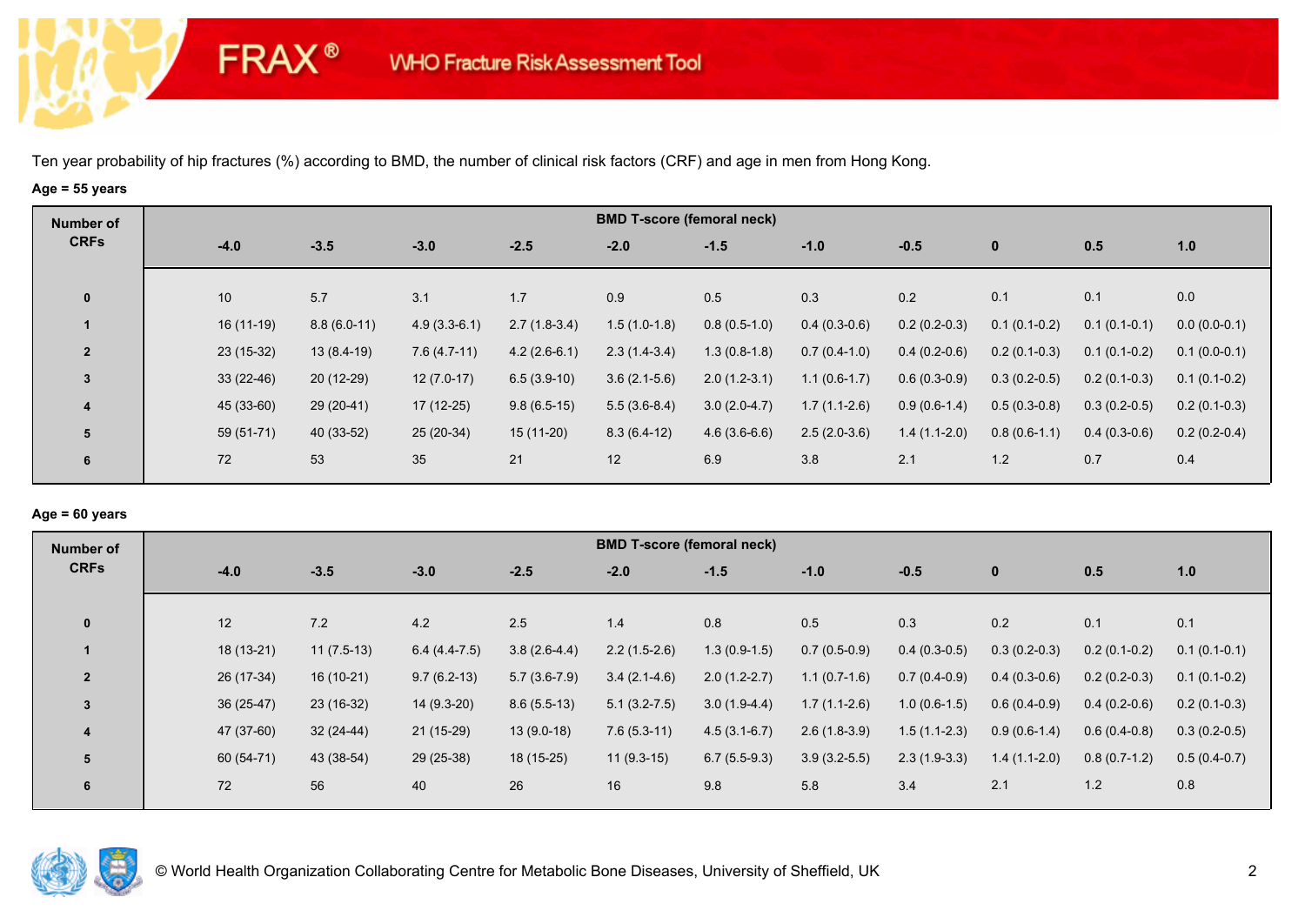**FRAX®** 

# **Age = 65 years**

| Number of      |             |              |                |                | <b>BMD T-score (femoral neck)</b> |                |                |                |                |                |                |
|----------------|-------------|--------------|----------------|----------------|-----------------------------------|----------------|----------------|----------------|----------------|----------------|----------------|
| <b>CRFs</b>    | $-4.0$      | $-3.5$       | $-3.0$         | $-2.5$         | $-2.0$                            | $-1.5$         | $-1.0$         | $-0.5$         | $\mathbf 0$    | 0.5            | 1.0            |
| $\mathbf 0$    | 14          | 8.6          | 5.4            | 3.3            | 2.1                               | 1.3            | 0.8            | 0.5            | 0.3            | 0.2            | 0.1            |
|                | 19 (14-22)  | $13(9.0-15)$ | $8.0(5.6-9.3)$ | $5.0(3.5-5.8)$ | $3.1(2.2-3.6)$                    | $1.9(1.3-2.3)$ | $1.2(0.8-1.4)$ | $0.7(0.5-0.9)$ | $0.5(0.3-0.6)$ | $0.3(0.2-0.4)$ | $0.2(0.1-0.2)$ |
| $\overline{2}$ | 27 (19-34)  | 18 (13-23)   | $12(7.9-15)$   | $7.4(4.9-9.6)$ | $4.6(3.1-6.0)$                    | $2.9(1.9-3.7)$ | $1.8(1.2-2.3)$ | $1.1(0.7-1.5)$ | $0.7(0.5-0.9)$ | $0.4(0.3-0.6)$ | $0.3(0.2-0.4)$ |
| $\overline{3}$ | $37(28-46)$ | 25 (18-33)   | 17 (12-22)     | $11(7.4-15)$   | $6.8(4.6-9.4)$                    | $4.3(2.9-5.9)$ | $2.6(1.8-3.7)$ | $1.7(1.1-2.3)$ | $1.1(0.7-1.5)$ | $0.7(0.4-1.0)$ | $0.4(0.3-0.6)$ |
| 4              | 48 (40-58)  | 34 (27-44)   | $23(18-31)$    | $15(12-21)$    | $9.9(7.4-14)$                     | $6.2(4.7-8.9)$ | $3.9(2.9-5.6)$ | $2.4(1.8-3.5)$ | $1.6(1.2-2.3)$ | $1.0(0.7-1.5)$ | $0.6(0.5-0.9)$ |
| 5              | 59 (55-68)  | 45 (41-54)   | $32(28-41)$    | 22 (19-28)     | $14(12-19)$                       | $9.1(7.7-12)$  | $5.7(4.8-7.9)$ | $3.6(3.0-5.0)$ | $2.3(1.9-3.2)$ | $1.5(1.2-2.1)$ | $0.9(0.8-1.3)$ |
| 6              | 69          | 56           | 42             | 30             | 20                                | 13             | 8.2            | 5.2            | 3.4            | 2.2            | 1.4            |

### **Age = 70 years**

| Number of      |             |             |              |                | <b>BMD T-score (femoral neck)</b> |                |                |                |                  |                |                |
|----------------|-------------|-------------|--------------|----------------|-----------------------------------|----------------|----------------|----------------|------------------|----------------|----------------|
| <b>CRFs</b>    | $-4.0$      | $-3.5$      | $-3.0$       | $-2.5$         | $-2.0$                            | $-1.5$         | $-1.0$         | $-0.5$         | $\mathbf{0}$     | 0.5            | 1.0            |
| $\mathbf{0}$   | 16          | 11          | 7.0          | 4.6            | 3.1                               | 2.0            | 1.3            | 0.9            | 0.6              | 0.4            | 0.3            |
|                |             |             |              |                |                                   |                |                |                |                  |                |                |
|                | 24 (21-30)  | $17(15-21)$ | $11(9.8-14)$ | $7.5(6.5-9.6)$ | $5.0(4.3-6.4)$                    | $3.3(2.8-4.2)$ | $2.2(1.9-2.8)$ | $1.4(1.2-1.9)$ | $1.0(0.8-1.2)$   | $0.7(0.6-0.8)$ | $0.4(0.4-0.6)$ |
| $\overline{2}$ | $35(30-43)$ | $25(21-32)$ | 18 (14-23)   | $12(9.8-16)$   | $8.0(6.5-11)$                     | $5.3(4.3-7.2)$ | $3.5(2.8-4.8)$ | $2.4(1.9-3.2)$ | $1.6(1.3-2.2)$   | $1.1(0.9-1.5)$ | $0.7(0.6-1.0)$ |
| $\overline{3}$ | 47 (40-55)  | $36(30-43)$ | $26(21-32)$  | $19(15-23)$    | $13(9.8-16)$                      | $8.6(6.5-11)$  | $5.7(4.3-7.2)$ | $3.8(2.9-4.9)$ | $2.6(2.0-3.4)$   | $1.8(1.3-2.3)$ | $1.2(0.9-1.6)$ |
| 4              | 60 (53-66)  | 49 (41-55)  | $38(30-43)$  | 28 (22-32)     | $20(15-23)$                       | $13(10-16)$    | $9.1(6.7-11)$  | $6.2(4.5-7.5)$ | $4.2(3.1-5.1)$   | $2.9(2.1-3.5)$ | $2.0(1.4-2.4)$ |
| 5              | 71 (64-74)  | $61(53-65)$ | $50(42-54)$  | $39(32-42)$    | 29 (23-32)                        | 21 (16-23)     | $14(11-16)$    | $9.8(7.5-11)$  | $6.8(5.2 - 7.7)$ | $4.7(3.6-5.3)$ | $3.2(2.4-3.6)$ |
| 6              | 78          | 71          | 63           | 52             | 41                                | 30             | 22             | 15             | 11               | 7.4            | 5.1            |

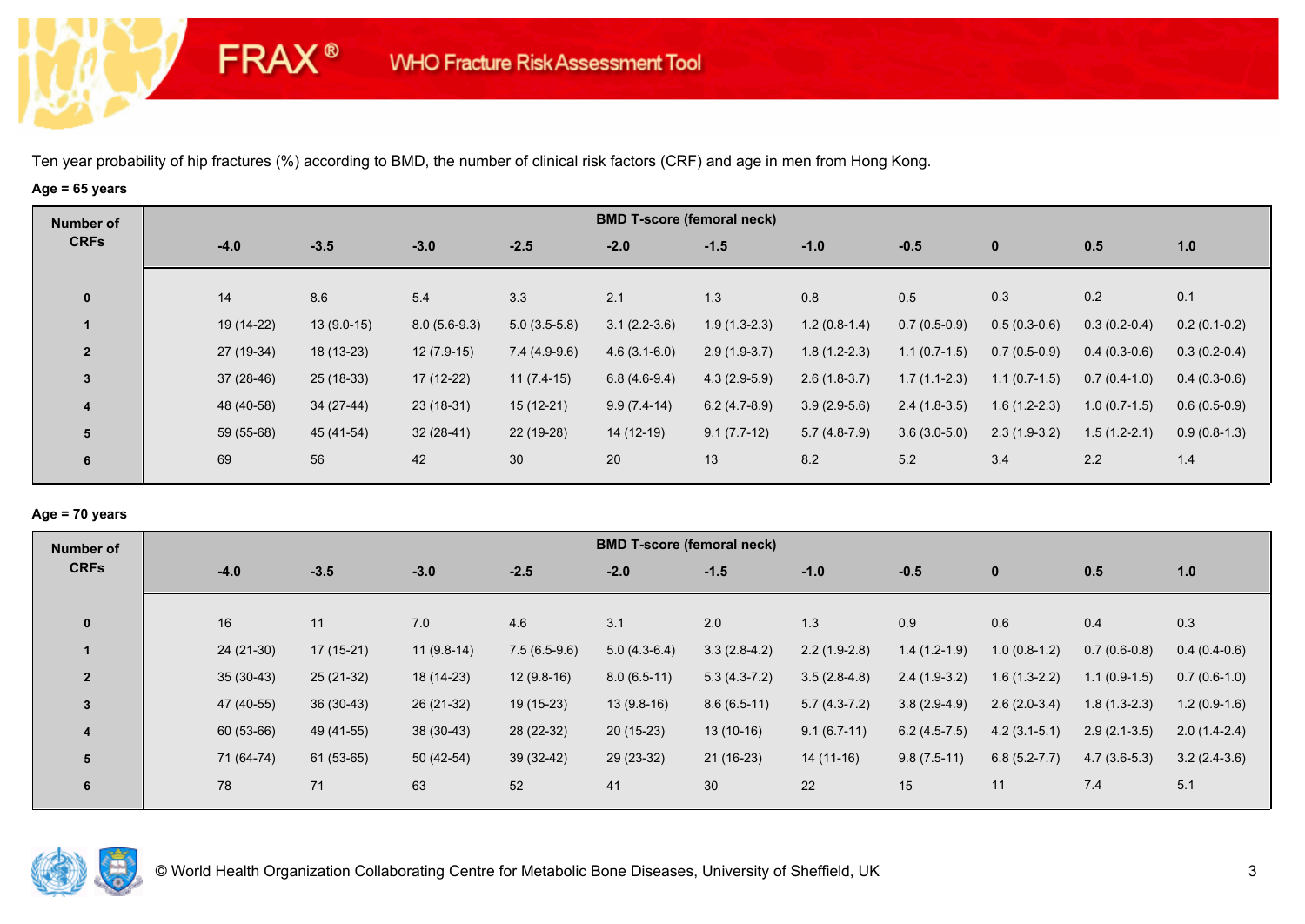**FRAX®** 

# **Age = 75 years**

| Number of      |             |             |             |              |               | <b>BMD T-score (femoral neck)</b> |                |                |                |                  |                |
|----------------|-------------|-------------|-------------|--------------|---------------|-----------------------------------|----------------|----------------|----------------|------------------|----------------|
| <b>CRFs</b>    | $-4.0$      | $-3.5$      | $-3.0$      | $-2.5$       | $-2.0$        | $-1.5$                            | $-1.0$         | $-0.5$         | $\mathbf 0$    | 0.5              | 1.0            |
| $\mathbf 0$    | 16          | 11          | 8.1         | 5.7          | 4.0           | 2.8                               | 1.9            | 1.4            | 1.0            | 0.7              | 0.5            |
|                | $27(22-48)$ | 20 (16-39)  | $15(11-29)$ | $11(8.0-22)$ | $7.6(5.6-16)$ | $5.3(3.9-11)$                     | $3.7(2.7-8.0)$ | $2.7(1.9-5.8)$ | $1.9(1.4-4.2)$ | $1.4(1.0-3.0)$   | $1.0(0.7-2.1)$ |
| $\overline{2}$ | 40 (29-60)  | $32(21-51)$ | 24 (16-41)  | 18 (11-32)   | 13 (7.9-24)   | $9.6(5.5-18)$                     | $6.8(3.8-13)$  | $4.9(2.7-9.4)$ | $3.6(2.0-6.9)$ | $2.6(1.4-5.0)$   | $1.8(1.0-3.6)$ |
| $\overline{3}$ | 54 (37-70)  | 45 (29-62)  | $37(22-53)$ | 29 (16-43)   | $22(11-34)$   | $16(8.2-25)$                      | $12(5.8-19)$   | $8.6(4.1-14)$  | $6.3(3.0-10)$  | $4.5(2.1 - 7.5)$ | $3.3(1.5-5.4)$ |
| 4              | 66 (48-76)  | 59 (39-70)  | $50(30-62)$ | 42 (23-53)   | $33(17-43)$   | $25(12-33)$                       | $19(8.6-26)$   | $14(6.2-19)$   | $11(4.5-15)$   | $7.8(3.3-11)$    | $5.6(2.3-8.0)$ |
| 5              | 76 (59-81)  | 71 (50-76)  | 64 (41-70)  | 56 (32-62)   | 47 (25-52)    | 38 (18-42)                        | 29 (13-33)     | 23 (9.9-26)    | $17(7.2-20)$   | $13(5.3-15)$     | $9.4(3.8-11)$  |
| 6              | 83          | 80          | 75          | 68           | 61            | 52                                | 42             | 34             | 27             | 20               | 15             |

# **Age = 80 years**

| Number of               |             |             |            |              |               | <b>BMD T-score (femoral neck)</b> |               |                |                |                |                |
|-------------------------|-------------|-------------|------------|--------------|---------------|-----------------------------------|---------------|----------------|----------------|----------------|----------------|
| <b>CRFs</b>             | $-4.0$      | $-3.5$      | $-3.0$     | $-2.5$       | $-2.0$        | $-1.5$                            | $-1.0$        | $-0.5$         | $\mathbf{0}$   | 0.5            | 1.0            |
| $\mathbf{0}$            | 14          | 11          | 8.2        | 6.1          | 4.5           | 3.3                               | 2.5           | 1.9            | 1.4            | 1.1            | 0.8            |
|                         | 24 (18-44)  | 19 (14-36)  | 14 (11-29) | $11(7.9-23)$ | $8.3(5.9-18)$ | $6.2(4.4-13)$                     | $4.7(3.2-10)$ | $3.6(2.5-7.8)$ | $2.7(1.9-6.0)$ | $2.0(1.4-4.5)$ | $1.6(1.1-3.4)$ |
| $\overline{2}$          | $35(24-54)$ | 28 (18-47)  | 23 (14-39) | 18 (11-32)   | 14 (8.2-25)   | $11(6.1-20)$                      | $8.1(4.5-15)$ | $6.3(3.5-12)$  | $4.8(2.6-9.3)$ | $3.7(2.0-7.1)$ | $2.8(1.5-5.5)$ |
| 3                       | 47 (31-63)  | 40 (24-56)  | 34 (19-49) | $27(15-42)$  | $22(11-34)$   | $17(8.5-27)$                      | $13(6.4-22)$  | $10(4.9-17)$   | $8.1(3.8-14)$  | $6.3(2.9-11)$  | $4.8(2.2-8.2)$ |
| $\overline{\mathbf{4}}$ | 59 (39-71)  | $52(32-65)$ | 46 (26-58) | $39(21-50)$  | $32(16-43)$   | 26 (12-35)                        | $21(9.5-29)$  | $17(7.4-23)$   | $13(5.7-18)$   | $10(4.3-15)$   | $8.0(3.3-11)$  |
| 5                       | 70 (50-75)  | 64 (42-70)  | 58 (35-64) | $51(29-57)$  | 44 (23-50)    | 37 (18-42)                        | $30(14-35)$   | 25 (11-29)     | $20(8.5-24)$   | $16(6.6-19)$   | $13(5.1-15)$   |
| 6                       | 78          | 74          | 69         | 63           | 57            | 49                                | 42            | 36             | 29             | 24             | 19             |
|                         |             |             |            |              |               |                                   |               |                |                |                |                |